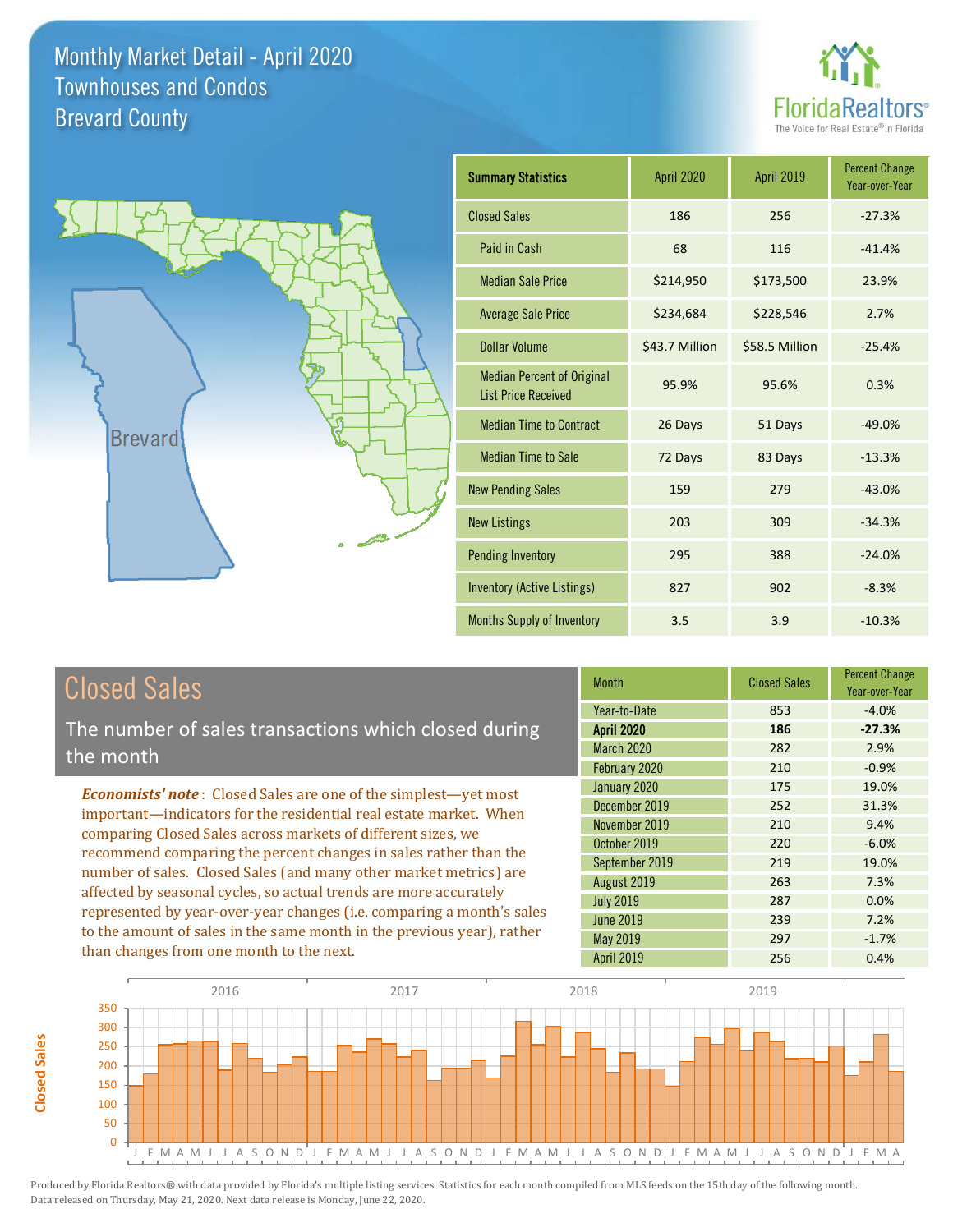this statistic should be interpreted with care.



100 -8.3%

| Cash Sales                                                                     | <b>Month</b>      | <b>Cash Sales</b> | <b>Percent Change</b><br>Year-over-Year |
|--------------------------------------------------------------------------------|-------------------|-------------------|-----------------------------------------|
|                                                                                | Year-to-Date      | 380               | $-14.4%$                                |
| The number of Closed Sales during the month in which                           | <b>April 2020</b> | 68                | $-41.4%$                                |
| buyers exclusively paid in cash                                                | <b>March 2020</b> | 135               | $-2.2%$                                 |
|                                                                                | February 2020     | 89                | $-17.6%$                                |
|                                                                                | January 2020      | 88                | 7.3%                                    |
|                                                                                | December 2019     | 89                | 1.1%                                    |
| <b>Economists' note:</b> Cash Sales can be a useful indicator of the extent to | November 2019     | 81                | $-15.6%$                                |
| which investors are participating in the market. Why? Investors are            | October 2019      | 104               | $-14.0%$                                |
| far more likely to have the funds to purchase a home available up front,       | September 2019    | 76                | $-19.1%$                                |
| whereas the typical homebuyer requires a mortgage or some other                | August 2019       | 122               | 1.7%                                    |
| form of financing. There are, of course, many possible exceptions, so          | <b>July 2019</b>  | 122               | $-4.7%$                                 |

J F M A M J J A S O N D J F M A M J J A S O N D J F M A M J J A S O N D J F M A M J J A S O N D J F M A  $\Omega$ 50 100 150 200 2016 2017 2018 2019

### Cash Sales as a Percentage of Closed Sales

The percentage of Closed Sales during the month which were Cash Sales

*Economists' note* : This statistic is simply another way of viewing Cash Sales. The remaining percentages of Closed Sales (i.e. those not paid fully in cash) each month involved some sort of financing, such as mortgages, owner/seller financing, assumed loans, etc.

| <b>Month</b>      | <b>Percent of Closed</b> | <b>Percent Change</b> |
|-------------------|--------------------------|-----------------------|
|                   | Sales Paid in Cash       | Year-over-Year        |
| Year-to-Date      | 44.5%                    | $-10.8%$              |
| <b>April 2020</b> | 36.6%                    | $-19.2%$              |
| <b>March 2020</b> | 47.9%                    | $-5.0%$               |
| February 2020     | 42.4%                    | $-16.7%$              |
| January 2020      | 50.3%                    | $-9.9%$               |
| December 2019     | 35.3%                    | $-22.9%$              |
| November 2019     | 38.6%                    | $-22.8%$              |
| October 2019      | 47.3%                    | $-8.5%$               |
| September 2019    | 34.7%                    | $-32.1%$              |
| August 2019       | 46.4%                    | $-5.3%$               |
| <b>July 2019</b>  | 42.5%                    | $-4.7%$               |
| <b>June 2019</b>  | 41.8%                    | $-14.5%$              |
| May 2019          | 46.1%                    | $-7.8%$               |
| <b>April 2019</b> | 45.3%                    | $-12.5%$              |

April 2019 116 116 -12.1%

May 2019 137 137 -9.3%

June 2019

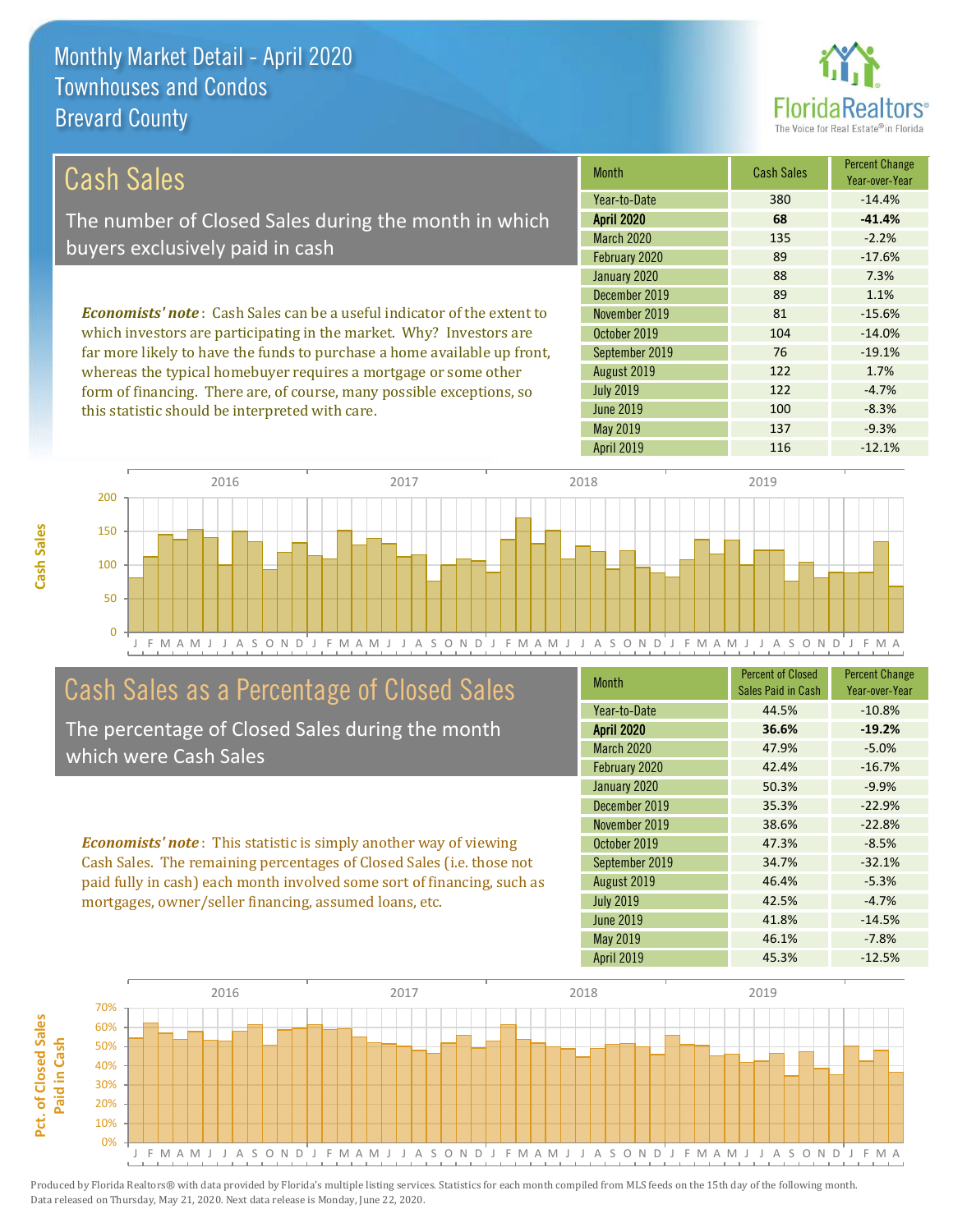

| <b>Median Sale Price</b>                                                                      | <b>Month</b>      | <b>Median Sale Price</b> | <b>Percent Change</b><br>Year-over-Year |
|-----------------------------------------------------------------------------------------------|-------------------|--------------------------|-----------------------------------------|
|                                                                                               | Year-to-Date      | \$197,000                | 12.6%                                   |
| The median sale price reported for the month (i.e. 50%                                        | <b>April 2020</b> | \$214,950                | 23.9%                                   |
| of sales were above and 50% of sales were below)                                              | March 2020        | \$205,000                | 10.8%                                   |
|                                                                                               | February 2020     | \$210,750                | 21.5%                                   |
|                                                                                               | January 2020      | \$170,000                | 0.4%                                    |
| <b>Economists' note</b> : Median Sale Price is our preferred summary                          | December 2019     | \$191,850                | 3.7%                                    |
| statistic for price activity because, unlike Average Sale Price, Median                       | November 2019     | \$195,000                | 18.0%                                   |
| Sale Price is not sensitive to high sale prices for small numbers of                          | October 2019      | \$185,000                | 5.7%                                    |
| homes that may not be characteristic of the market area. Keep in mind                         | September 2019    | \$199,990                | 18.3%                                   |
| that median price trends over time are not always solely caused by<br>August 2019             |                   | \$185,000                | 2.8%                                    |
| changes in the general value of local real estate. Median sale price only<br><b>July 2019</b> |                   | \$183,000                | 7.2%                                    |
| <b>June 2019</b><br>reflects the values of the homes that sold each month, and the mix of     |                   | \$200,000                | 14.3%                                   |
| the types of homes that sell can change over time.                                            | May 2019          | \$187,000                | 3.9%                                    |
|                                                                                               | April 2019        | \$173,500                | $-8.7%$                                 |
| 2016<br>2017                                                                                  | 2018              | 2019                     |                                         |
| \$250K<br>\$200K<br>\$150K                                                                    |                   |                          |                                         |

**Median Sale Price Median Sale Price**

**Average Sale Price**

**Average Sale Price** 



## Average Sale Price

The average sale price reported for the month (i.e. total sales in dollars divided by the number of sales)

*Economists' note* : Usually, we prefer Median Sale Price over Average Sale Price as a summary statistic for home prices. However, Average Sale Price does have its uses—particularly when it is analyzed alongside the Median Sale Price. For one, the relative difference between the two statistics can provide some insight into the market for higher-end homes in an area.

| <b>Month</b>      | <b>Average Sale Price</b> | <b>Percent Change</b><br>Year-over-Year |
|-------------------|---------------------------|-----------------------------------------|
| Year-to-Date      | \$242,233                 | 9.5%                                    |
| <b>April 2020</b> | \$234,684                 | 2.7%                                    |
| March 2020        | \$268,049                 | 17.2%                                   |
| February 2020     | \$246,197                 | 15.3%                                   |
| January 2020      | \$203,898                 | $-0.5%$                                 |
| December 2019     | \$235,823                 | 11.1%                                   |
| November 2019     | \$228,869                 | 10.6%                                   |
| October 2019      | \$214,790                 | 1.5%                                    |
| September 2019    | \$224,440                 | 11.0%                                   |
| August 2019       | \$220,228                 | 3.5%                                    |
| <b>July 2019</b>  | \$212,772                 | 1.9%                                    |
| <b>June 2019</b>  | \$247,139                 | 21.1%                                   |
| May 2019          | \$236,138                 | 5.2%                                    |
| April 2019        | \$228,546                 | 2.6%                                    |

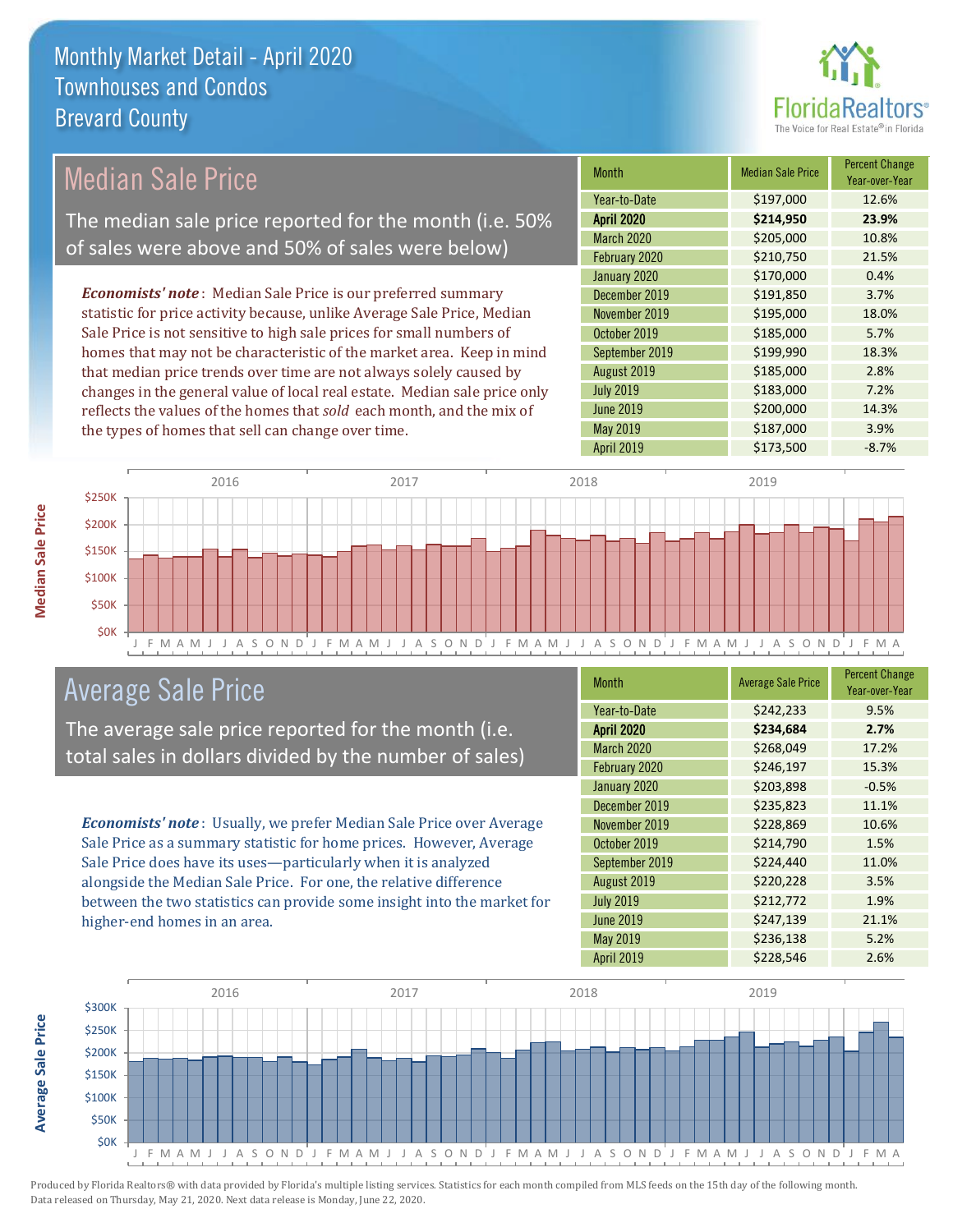

### Dollar Volume

The sum of the sale prices for all sales which closed during the month

*Economists' note* : Dollar Volume is simply the sum of all sale prices in a given time period, and can quickly be calculated by multiplying Closed Sales by Average Sale Price. It is a strong indicator of the health of the real estate industry in a market, and is of particular interest to real estate professionals, investors, analysts, and government agencies. Potential home sellers and home buyers, on the other hand, will likely be better served by paying attention to trends in the two components of Dollar Volume (i.e. sales and prices) individually.

| <b>Month</b>      | Dollar Volume   | <b>Percent Change</b><br>Year-over-Year |
|-------------------|-----------------|-----------------------------------------|
| Year-to-Date      | \$206.6 Million | 5.1%                                    |
| <b>April 2020</b> | \$43.7 Million  | $-25.4%$                                |
| <b>March 2020</b> | \$75.6 Million  | 20.6%                                   |
| February 2020     | \$51.7 Million  | 14.3%                                   |
| January 2020      | \$35.7 Million  | 18.4%                                   |
| December 2019     | \$59.4 Million  | 45.8%                                   |
| November 2019     | \$48.1 Million  | 20.9%                                   |
| October 2019      | \$47.3 Million  | $-4.6%$                                 |
| September 2019    | \$49.2 Million  | 32.1%                                   |
| August 2019       | \$57.9 Million  | 11.1%                                   |
| <b>July 2019</b>  | \$61.1 Million  | 1.9%                                    |
| <b>June 2019</b>  | \$59.1 Million  | 29.8%                                   |
| May 2019          | \$70.1 Million  | 3.5%                                    |
| <b>April 2019</b> | \$58.5 Million  | 3.0%                                    |



## Median Percent of Original List Price Received

The median of the sale price (as a percentage of the original list price) across all properties selling during the month

*Economists' note* : The Median Percent of Original List Price Received is useful as an indicator of market recovery, since it typically rises as buyers realize that the market may be moving away from them and they need to match the selling price (or better it) in order to get a contract on the house. This is usually the last measure to indicate a market has shifted from down to up, so it is what we would call a *lagging* indicator.

| <b>Month</b>      | Med. Pct. of Orig.         | <b>Percent Change</b> |
|-------------------|----------------------------|-----------------------|
|                   | <b>List Price Received</b> | Year-over-Year        |
| Year-to-Date      | 96.0%                      | 0.6%                  |
| <b>April 2020</b> | 95.9%                      | 0.3%                  |
| <b>March 2020</b> | 96.0%                      | 0.8%                  |
| February 2020     | 96.3%                      | 1.0%                  |
| January 2020      | 95.7%                      | 0.2%                  |
| December 2019     | 96.1%                      | 1.5%                  |
| November 2019     | 95.0%                      | 0.5%                  |
| October 2019      | 95.5%                      | $-0.1%$               |
| September 2019    | 95.6%                      | 1.0%                  |
| August 2019       | 94.7%                      | $-1.1%$               |
| <b>July 2019</b>  | 95.6%                      | $-0.1%$               |
| <b>June 2019</b>  | 95.9%                      | 0.0%                  |
| May 2019          | 95.4%                      | $-0.6%$               |
| <b>April 2019</b> | 95.6%                      | $-0.2%$               |

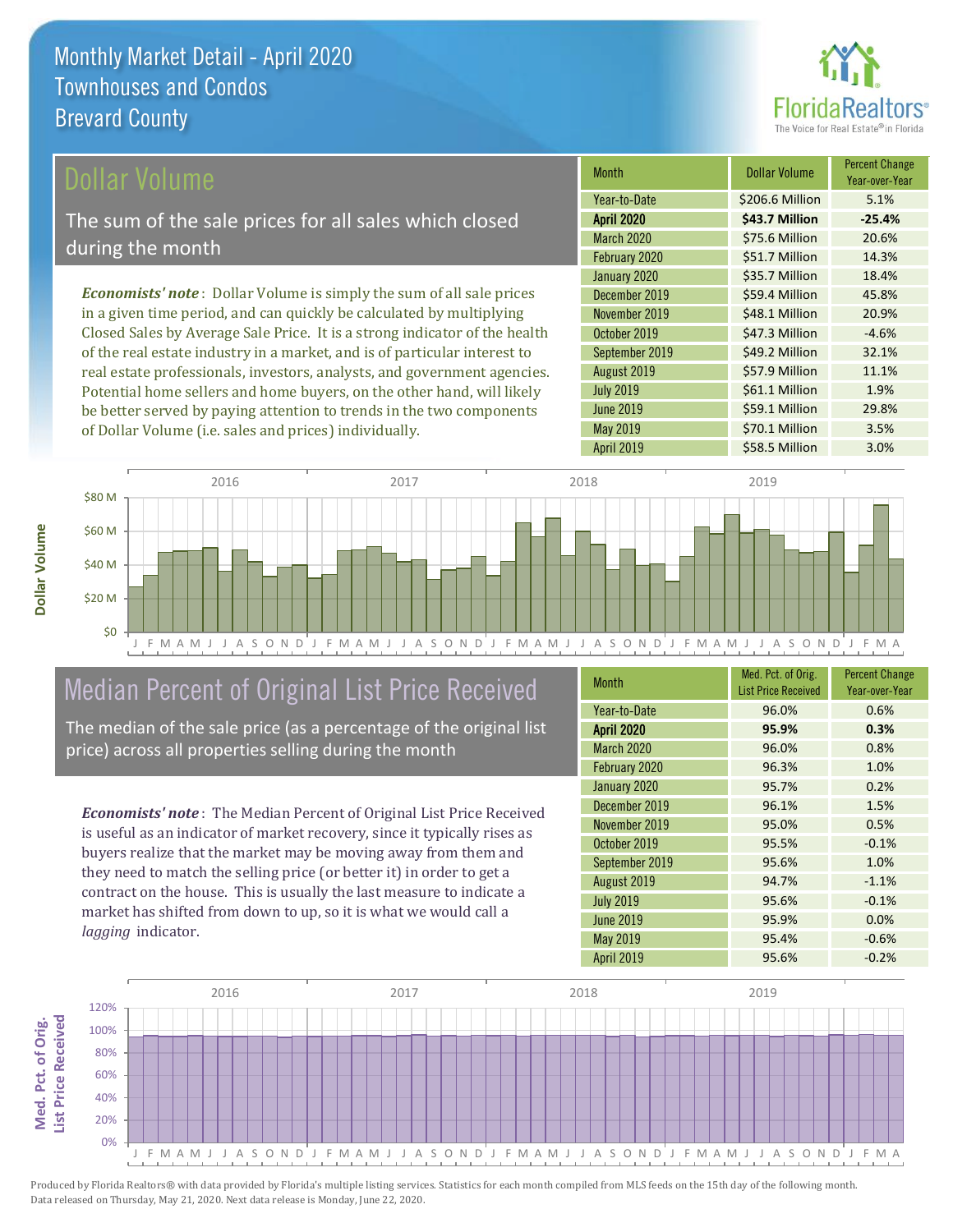

# Median Time to Contract

The median number of days between the listing date and contract date for all Closed Sales during the month

*Economists' note* : Like Time to Sale, Time to Contract is a measure of the length of the home selling process calculated for sales which closed during the month. The difference is that Time to Contract measures the number of days between the initial listing of a property and the signing of the contract which eventually led to the closing of the sale. When the gap between Median Time to Contract and Median Time to Sale grows, it is usually a sign of longer closing times and/or declining numbers of cash sales.

| <b>Month</b>      | <b>Median Time to</b><br>Contract | <b>Percent Change</b><br>Year-over-Year |
|-------------------|-----------------------------------|-----------------------------------------|
| Year-to-Date      | 32 Days                           | $-27.3%$                                |
| <b>April 2020</b> | 26 Days                           | $-49.0%$                                |
| March 2020        | 30 Days                           | $-33.3%$                                |
| February 2020     | 49 Days                           | 0.0%                                    |
| January 2020      | 37 Days                           | 5.7%                                    |
| December 2019     | 33 Days                           | $-23.3%$                                |
| November 2019     | 38 Days                           | 0.0%                                    |
| October 2019      | 47 Days                           | 56.7%                                   |
| September 2019    | 48 Days                           | 50.0%                                   |
| August 2019       | 50 Days                           | 100.0%                                  |
| <b>July 2019</b>  | 44 Days                           | 29.4%                                   |
| <b>June 2019</b>  | 34 Days                           | 0.0%                                    |
| May 2019          | 40 Days                           | 48.1%                                   |
| April 2019        | 51 Days                           | 121.7%                                  |



### Median Time to Sale

**Median Time to** 

**Median Time to** 

The median number of days between the listing date and closing date for all Closed Sales during the month

*Economists' note* : Time to Sale is a measure of the length of the home selling process, calculated as the number of days between the initial listing of a property and the closing of the sale. *Median* Time to Sale is the amount of time the "middle" property selling this month was on the market. That is, 50% of homes selling this month took *less* time to sell, and 50% of homes took *more* time to sell. Median Time to Sale gives a more accurate picture than Average Time to Sale, which can be skewed upward by small numbers of properties taking an abnormally long time to sell.

| <b>Month</b>      | <b>Median Time to Sale</b> | <b>Percent Change</b><br>Year-over-Year |
|-------------------|----------------------------|-----------------------------------------|
| Year-to-Date      | 75 Days                    | $-5.1%$                                 |
| <b>April 2020</b> | 72 Days                    | $-13.3%$                                |
| <b>March 2020</b> | 69 Days                    | $-11.5%$                                |
| February 2020     | 88 Days                    | 8.6%                                    |
| January 2020      | 75 Days                    | 1.4%                                    |
| December 2019     | 78 Days                    | 0.0%                                    |
| November 2019     | 80 Days                    | 9.6%                                    |
| October 2019      | 83 Days                    | 25.8%                                   |
| September 2019    | 92 Days                    | 29.6%                                   |
| August 2019       | 81 Days                    | 30.6%                                   |
| <b>July 2019</b>  | 80 Days                    | 25.0%                                   |
| <b>June 2019</b>  | 73 Days                    | 2.8%                                    |
| May 2019          | 76 Days                    | 13.4%                                   |
| <b>April 2019</b> | 83 Days                    | 38.3%                                   |

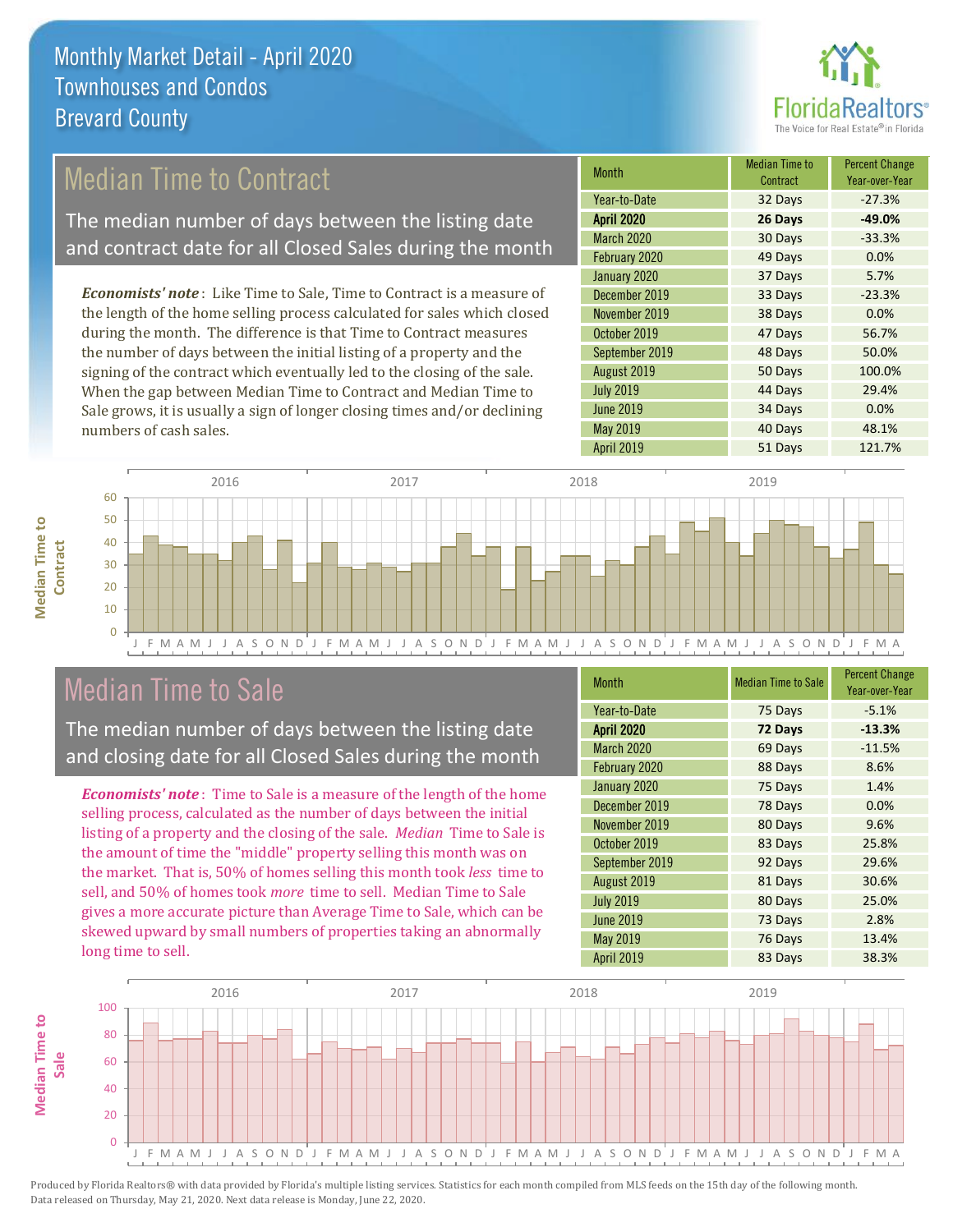distressed properties for sale.



| <b>New Pending Sales</b>                                                       | <b>Month</b>      | New Pending Sales | <b>Percent Change</b><br>Year-over-Year |
|--------------------------------------------------------------------------------|-------------------|-------------------|-----------------------------------------|
|                                                                                | Year-to-Date      | 945               | $-12.7%$                                |
| The number of listed properties that went under                                | <b>April 2020</b> | 159               | $-43.0%$                                |
| contract during the month                                                      | <b>March 2020</b> | 210               | $-26.3%$                                |
|                                                                                | February 2020     | 286               | 4.8%                                    |
|                                                                                | January 2020      | 290               | 17.9%                                   |
| <b>Economists' note</b> : Because of the typical length of time it takes for a | December 2019     | 174               | 15.2%                                   |
| sale to close, economists consider Pending Sales to be a decent                | November 2019     | 248               | 32.6%                                   |
| indicator of potential future Closed Sales. It is important to bear in         | October 2019      | 267               | 20.3%                                   |
| mind, however, that not all Pending Sales will be closed successfully.         | September 2019    | 206               | $-8.4%$                                 |
| So, the effectiveness of Pending Sales as a future indicator of Closed         | August 2019       | 269               | 4.3%                                    |
| Sales is susceptible to changes in market conditions such as the               | <b>July 2019</b>  | 300               | 19.5%                                   |

J F M A M J J A S O N D J F M A M J J A S O N D J F M A M J J A S O N D J F M A M J J A S O N D J F M A 0 50 100 150 200 250 300 350 2016 2017 2018 2019

# New Listings

**New Listings**

**Pending Sales**

Pending Sales

The number of properties put onto the market during the month

availability of financing for homebuyers and the inventory of

*Economists' note* : New Listings tend to rise in delayed response to increasing prices, so they are often seen as a lagging indicator of market health. As prices rise, potential sellers raise their estimations of value—and in the most recent cycle, rising prices have freed up many potential sellers who were previously underwater on their mortgages. Note that in our calculations, we take care to not include properties that were recently taken off the market and quickly relisted, since these are not really *new* listings.

| <b>Month</b>      | <b>New Listings</b> | <b>Percent Change</b><br>Year-over-Year |
|-------------------|---------------------|-----------------------------------------|
| Year-to-Date      | 1,142               | $-12.6%$                                |
| <b>April 2020</b> | 203                 | $-34.3%$                                |
| <b>March 2020</b> | 298                 | $-4.8%$                                 |
| February 2020     | 292                 | $-5.8%$                                 |
| January 2020      | 349                 | $-6.7%$                                 |
| December 2019     | 230                 | 8.5%                                    |
| November 2019     | 281                 | 0.7%                                    |
| October 2019      | 324                 | 15.3%                                   |
| September 2019    | 217                 | $-19.9%$                                |
| August 2019       | 284                 | $-16.0%$                                |
| <b>July 2019</b>  | 282                 | 3.7%                                    |
| <b>June 2019</b>  | 337                 | 30.6%                                   |
| May 2019          | 331                 | $-8.6%$                                 |
| <b>April 2019</b> | 309                 | $-10.4%$                                |

June 2019 296 296 26.5% May 2019 271 -7.2% April 2019 **279** 279 -9.1%

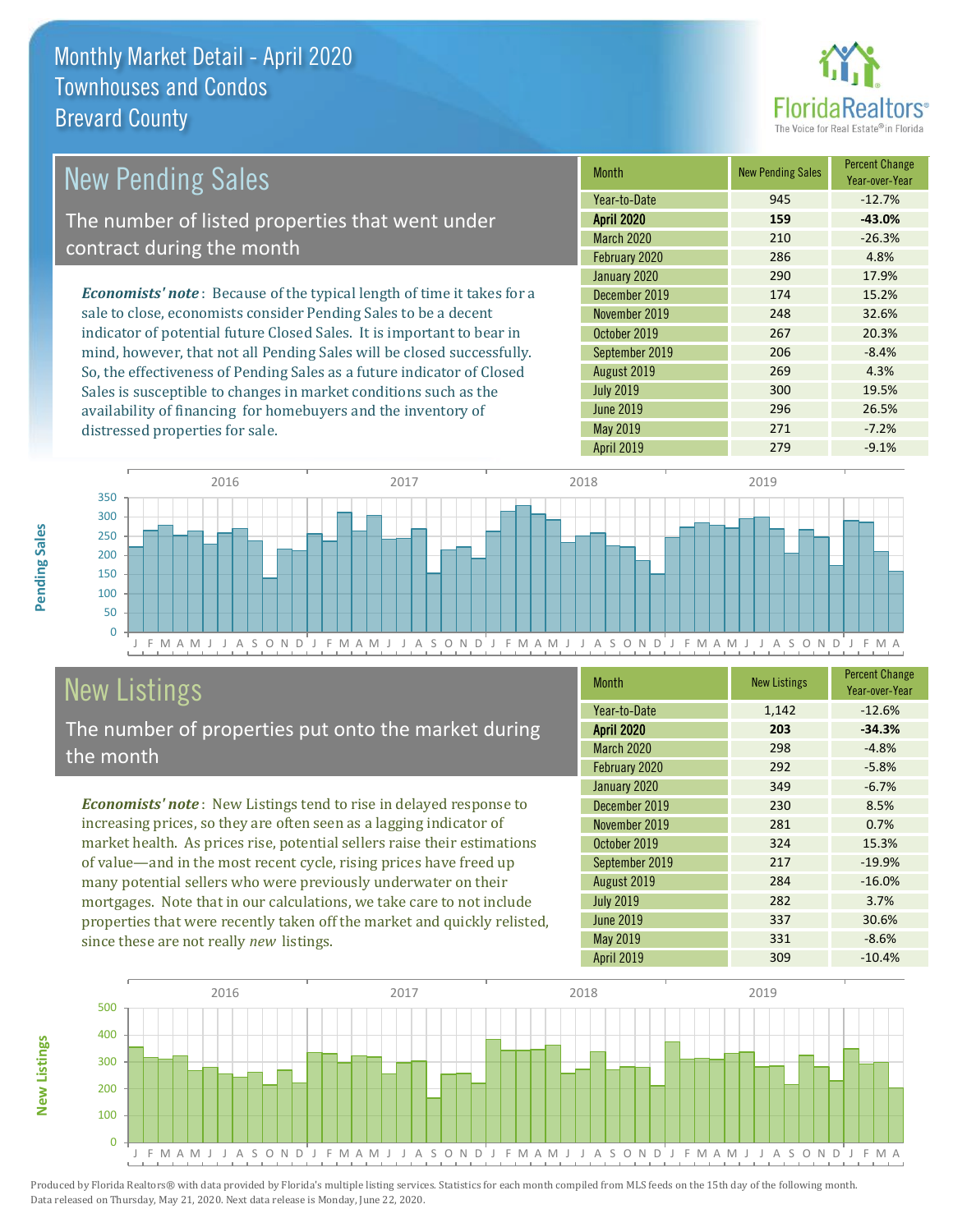

| Inventory (Active Listings)                                       | <b>Month</b>          |                                                                              |               |
|-------------------------------------------------------------------|-----------------------|------------------------------------------------------------------------------|---------------|
|                                                                   | <b>YTD (Monthly A</b> |                                                                              |               |
| The number of property listings active at the end of<br>the month |                       |                                                                              |               |
|                                                                   |                       |                                                                              | January 2020  |
|                                                                   |                       | <b>Economists' note</b> : There are a number of ways to define and calculate | December 2019 |
|                                                                   |                       |                                                                              |               |

Inventory. Our method is to simply count the number of active listings on the last day of the month, and hold this number to compare with the same month the following year. Inventory rises when New Listings are outpacing the number of listings that go off-market (regardless of whether they actually sell). Likewise, it falls when New Listings aren't keeping up with the rate at which homes are going off-market.

| <b>Month</b>             | Inventory | <b>Percent Change</b><br>Year-over-Year |
|--------------------------|-----------|-----------------------------------------|
| <b>YTD (Monthly Avg)</b> | 828       | $-12.6%$                                |
| <b>April 2020</b>        | 827       | $-8.3%$                                 |
| <b>March 2020</b>        | 852       | $-8.5%$                                 |
| February 2020            | 810       | $-16.2%$                                |
| January 2020             | 824       | $-16.7%$                                |
| December 2019            | 767       | $-15.2%$                                |
| November 2019            | 804       | $-10.5%$                                |
| October 2019             | 807       | $-4.6%$                                 |
| September 2019           | 797       | $-2.7%$                                 |
| August 2019              | 819       | 2.1%                                    |
| <b>July 2019</b>         | 853       | 10.9%                                   |
| <b>June 2019</b>         | 888       | 14.6%                                   |
| May 2019                 | 908       | 12.5%                                   |
| <b>April 2019</b>        | 902       | 15.1%                                   |



# Months Supply of Inventory

An estimate of the number of months it will take to deplete the current Inventory given recent sales rates

*Economists' note* : MSI is a useful indicator of market conditions. The benchmark for a balanced market (favoring neither buyer nor seller) is 5.5 months of inventory. Anything higher is traditionally a buyers' market, and anything lower is a sellers' market. There is no single accepted way of calculating MSI. A common method is to divide current Inventory by the most recent month's Closed Sales count, but this count is a usually poor predictor of future Closed Sales due to seasonal cycles. To eliminate seasonal effects, we use the 12-month average of monthly Closed Sales instead.

| <b>Month</b>             | <b>Months Supply</b> | <b>Percent Change</b><br>Year-over-Year |
|--------------------------|----------------------|-----------------------------------------|
| <b>YTD (Monthly Avg)</b> | 3.0                  | $-26.8%$                                |
| <b>April 2020</b>        | 3.5                  | $-10.3%$                                |
| <b>March 2020</b>        | 3.5                  | $-14.6%$                                |
| February 2020            | 3.3                  | $-21.4%$                                |
| January 2020             | 3.4                  | $-19.0%$                                |
| December 2019            | 3.2                  | $-15.8%$                                |
| November 2019            | 3.4                  | $-10.5%$                                |
| October 2019             | 3.5                  | $-2.8%$                                 |
| September 2019           | 3.4                  | $-2.9%$                                 |
| August 2019              | 3.5                  | 0.0%                                    |
| <b>July 2019</b>         | 3.7                  | 12.1%                                   |
| <b>June 2019</b>         | 3.9                  | 14.7%                                   |
| May 2019                 | 4.0                  | 14.3%                                   |
| <b>April 2019</b>        | 3.9                  | 11.4%                                   |

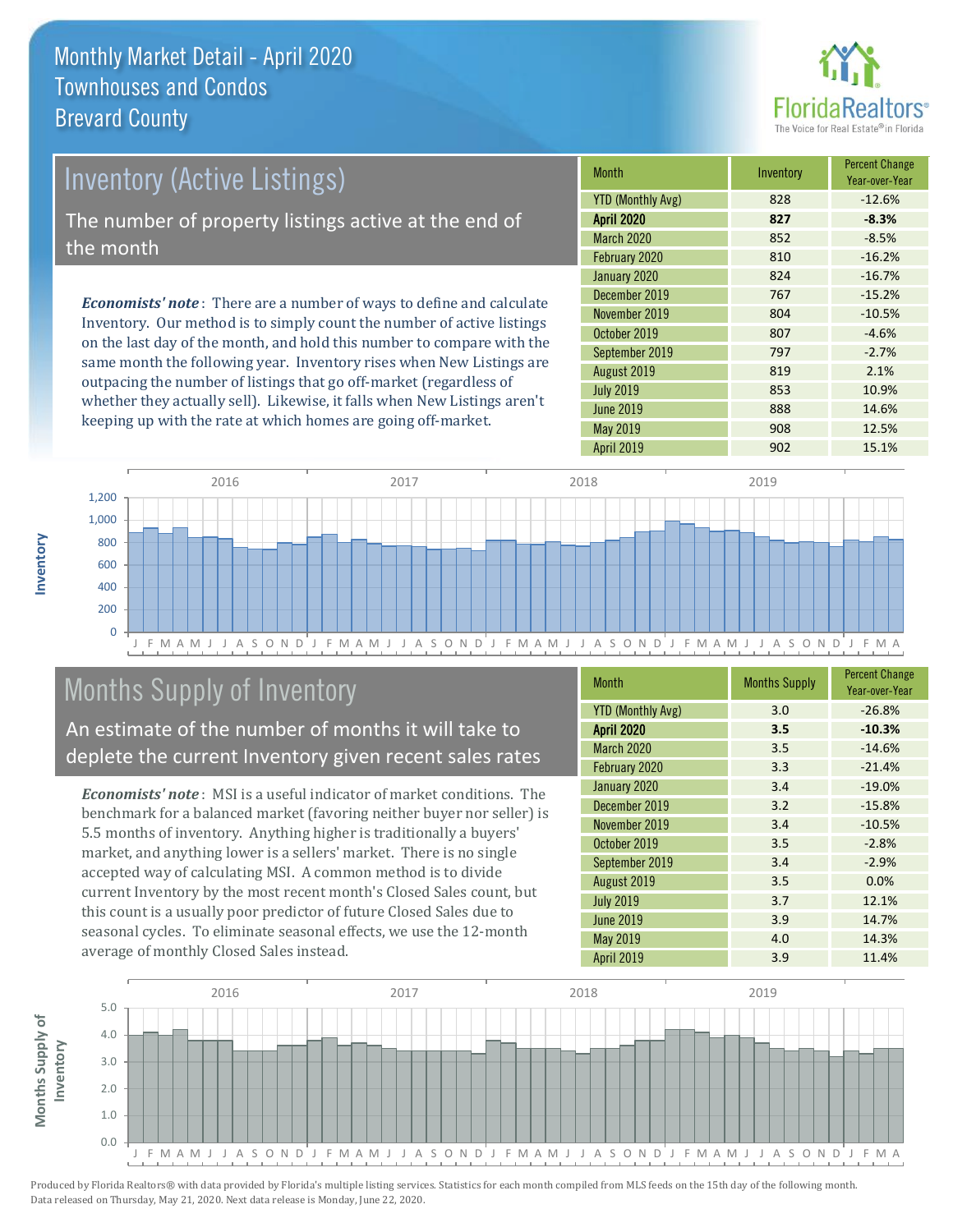

### Closed Sales by Sale Price

The number of sales transactions which closed during the month

*Economists' note:* Closed Sales are one of the simplest—yet most important—indicators for the residential real estate market. When comparing Closed Sales across markets of different sizes, we recommend comparing the percent changes in sales rather than the number of sales. Closed Sales (and many other market metrics) are affected by seasonal cycles, so actual trends are more accurately represented by year-over-year changes (i.e. comparing a month's sales to the amount of sales in the same month in the previous year), rather than changes from one month to the next.

| <b>Sale Price</b>     | <b>Closed Sales</b> | <b>Percent Change</b><br>Year-over-Year |
|-----------------------|---------------------|-----------------------------------------|
| Less than \$50,000    | 2                   | $-60.0%$                                |
| \$50,000 - \$99,999   | 18                  | $-62.5%$                                |
| $$100,000 - $149,999$ | 34                  | $-34.6%$                                |
| $$150,000 - $199,999$ | 30                  | $-23.1%$                                |
| \$200,000 - \$249,999 | 32                  | 39.1%                                   |
| \$250,000 - \$299,999 | 19                  | $-9.5%$                                 |
| \$300,000 - \$399,999 | 35                  | 12.9%                                   |
| \$400,000 - \$599,999 | 14                  | $-53.3%$                                |
| \$600,000 - \$999,999 | $\mathcal{P}$       | $-71.4%$                                |
| \$1,000,000 or more   | 0                   | N/A                                     |



### Median Time to Contract by Sale Price The median number of days between the listing date

and contract date for all Closed Sales during the month

*Economists' note* : Like Time to Sale, Time to Contract is a measure of the length of the home selling process calculated for sales which closed during the month. The difference is that Time to Contract measures the number of days between the initial listing of a property and the signing of the contract which eventually led to the closing of the sale. When the gap between Median Time to Contract and Median Time to Sale grows, it is usually a sign of longer closing times and/or declining numbers of cash sales.

| <b>Sale Price</b>     | <b>Median Time to</b><br>Contract | <b>Percent Change</b><br>Year-over-Year |
|-----------------------|-----------------------------------|-----------------------------------------|
| Less than \$50,000    | 154 Days                          | 1440.0%                                 |
| \$50,000 - \$99,999   | 20 Days                           | $-39.4%$                                |
| $$100,000 - $149,999$ | 9 Days                            | $-74.3%$                                |
| $$150,000 - $199,999$ | 29 Days                           | $-14.7%$                                |
| \$200,000 - \$249,999 | 24 Days                           | $-11.1%$                                |
| \$250,000 - \$299,999 | 27 Days                           | $-50.0%$                                |
| \$300,000 - \$399,999 | 47 Days                           | $-21.7%$                                |
| \$400,000 - \$599,999 | 41 Days                           | $-54.4%$                                |
| \$600,000 - \$999,999 | 17 Days                           | $-97.0%$                                |
| \$1,000,000 or more   | (No Sales)                        | N/A                                     |



Produced by Florida Realtors® with data provided by Florida's multiple listing services. Statistics for each month compiled from MLS feeds on the 15th day of the following month. Data released on Thursday, May 21, 2020. Next data release is Monday, June 22, 2020.

**Median Time to Contract**

**Median Time to Contract**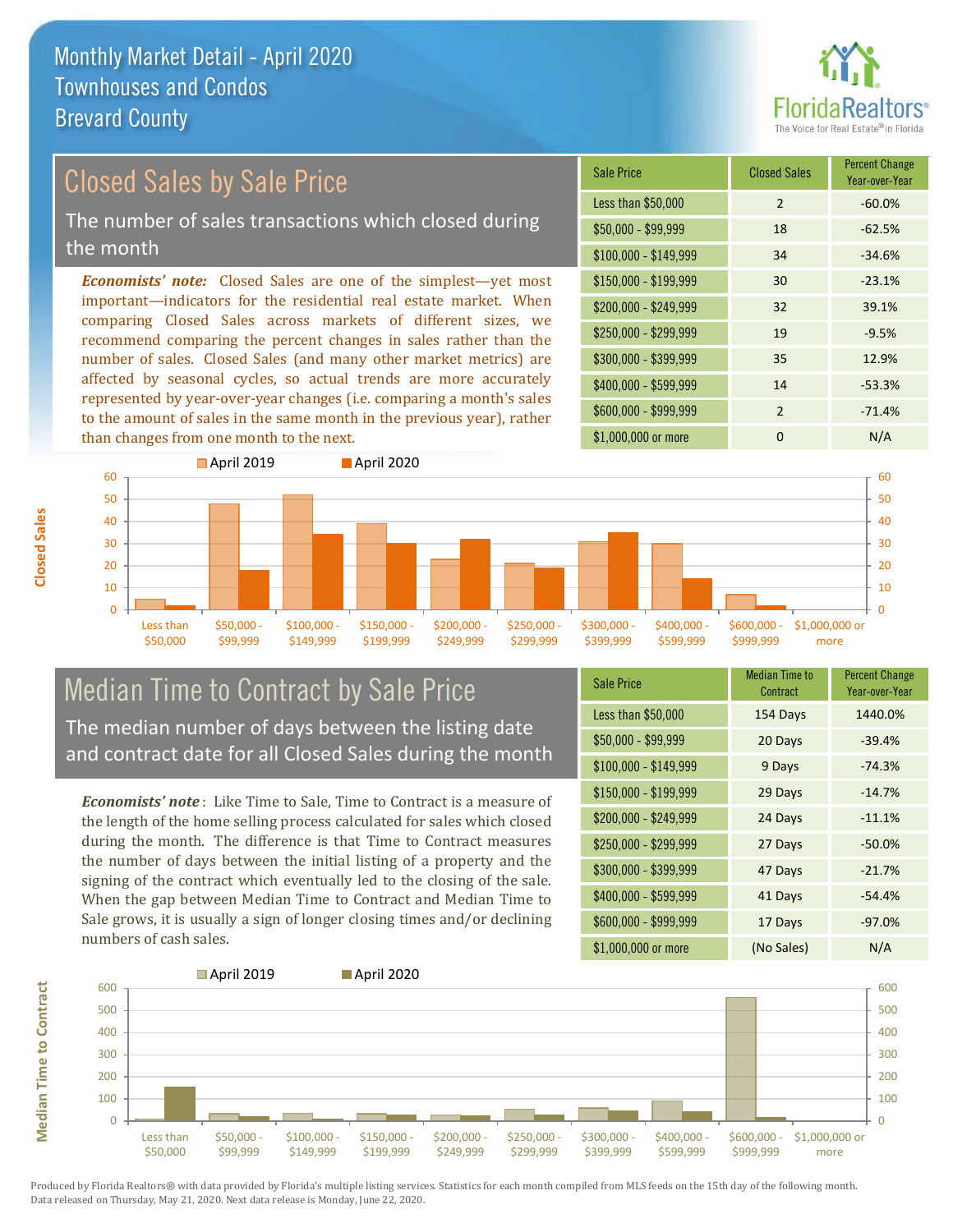

# New Listings by Initial Listing Price

The number of properties put onto the market during the month

*Economists' note:* New Listings tend to rise in delayed response to increasing prices, so they are often seen as a lagging indicator of market health. As prices rise, potential sellers raise their estimations of value—and in the most recent cycle, rising prices have freed up many potential sellers who were previously underwater on their mortgages. Note that in our calculations, we take care to not include properties that were recently taken off the market and quickly relisted, since these are not really *new* listings.

| <b>Initial Listing Price</b> | <b>New Listings</b> | <b>Percent Change</b><br>Year-over-Year |
|------------------------------|---------------------|-----------------------------------------|
| Less than \$50,000           | 1                   | $-66.7%$                                |
| $$50,000 - $99,999$          | 22                  | $-43.6%$                                |
| $$100,000 - $149,999$        | 43                  | $-23.2%$                                |
| $$150,000 - $199,999$        | 33                  | $-50.0%$                                |
| \$200,000 - \$249,999        | 21                  | $-43.2%$                                |
| \$250,000 - \$299,999        | 13                  | $-58.1%$                                |
| \$300,000 - \$399,999        | 43                  | 16.2%                                   |
| \$400,000 - \$599,999        | 18                  | $-41.9%$                                |
| \$600,000 - \$999,999        | 9                   | 0.0%                                    |
| \$1,000,000 or more          | ŋ                   | N/A                                     |



### Inventory by Current Listing Price The number of property listings active at the end of the month

*Economists' note* : There are a number of ways to define and calculate Inventory. Our method is to simply count the number of active listings on the last day of the month, and hold this number to compare with the same month the following year. Inventory rises when New Listings are outpacing the number of listings that go off-market (regardless of whether they actually sell). Likewise, it falls when New Listings aren't keeping up with the rate at which homes are going off-market.

| <b>Current Listing Price</b> | Inventory | <b>Percent Change</b><br>Year-over-Year |
|------------------------------|-----------|-----------------------------------------|
| Less than \$50,000           | 0         | $-100.0%$                               |
| $$50,000 - $99,999$          | 51        | $-21.5%$                                |
| $$100,000 - $149,999$        | 100       | $-24.2%$                                |
| $$150,000 - $199,999$        | 112       | $-12.5%$                                |
| \$200,000 - \$249,999        | 67        | $-33.7%$                                |
| \$250,000 - \$299,999        | 92        | $-8.9%$                                 |
| \$300,000 - \$399,999        | 167       | $-7.2%$                                 |
| \$400,000 - \$599,999        | 131       | 15.9%                                   |
| \$600,000 - \$999,999        | 68        | 15.3%                                   |
| \$1,000,000 or more          | 39        | 200.0%                                  |



Produced by Florida Realtors® with data provided by Florida's multiple listing services. Statistics for each month compiled from MLS feeds on the 15th day of the following month. Data released on Thursday, May 21, 2020. Next data release is Monday, June 22, 2020.

**Inventory**